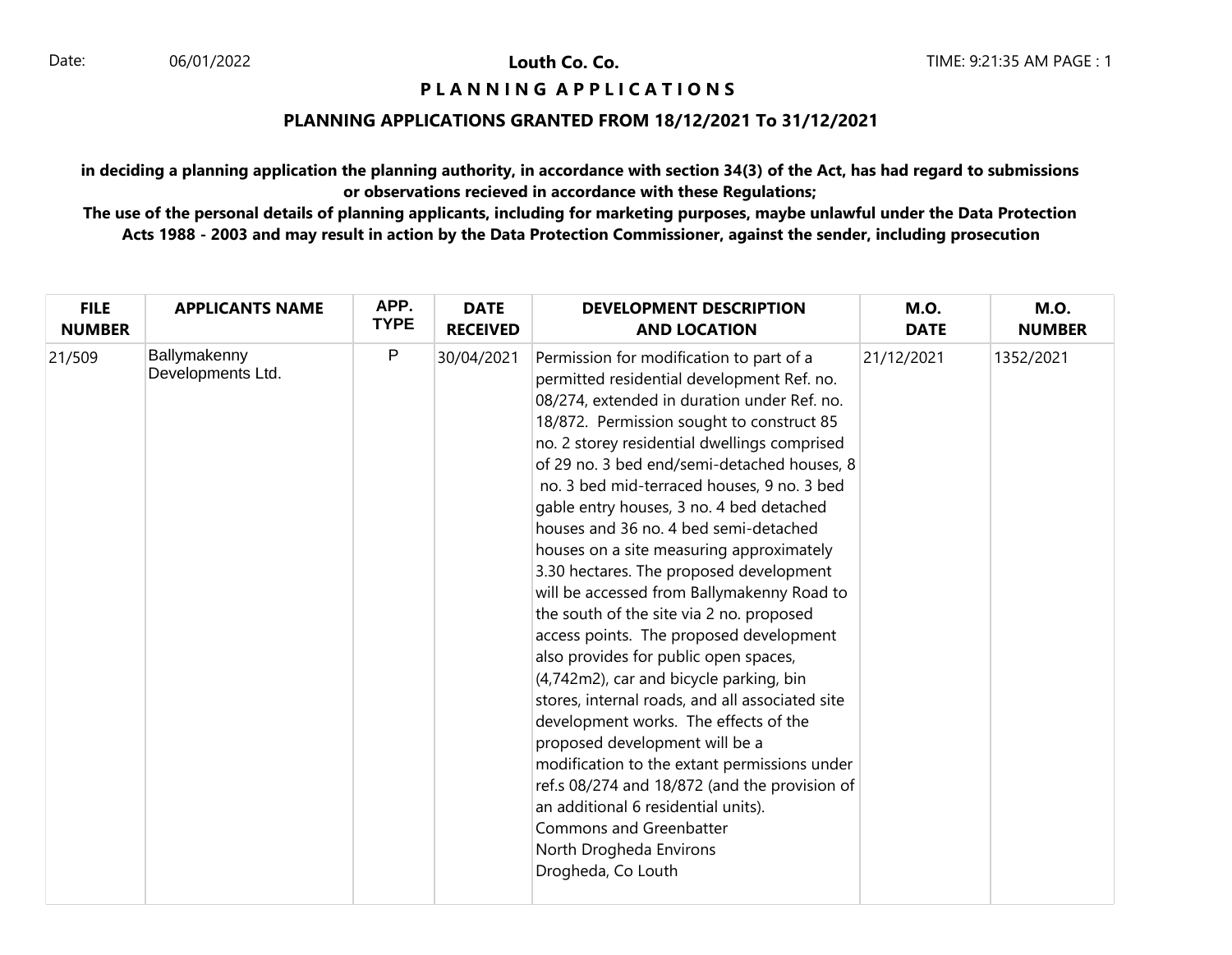Louth Co. Co.

# **PIANNING APPLICATIONS**

## **PLANNING APPLICATIONS GRANTED FROM 18/12/2021 To 31/12/2021**

**in deciding a planning application the planning authority, in accordance with section 34(3) of the Act, has had regard to submissions or observations recieved in accordance with these Regulations;**

**The use of the personal details of planning applicants, including for marketing purposes, maybe unlawful under the Data Protection Acts 1988 - 2003 and may result in action by the Data Protection Commissioner, against the sender, including prosecution**

| <b>FILE</b><br><b>NUMBER</b> | <b>APPLICANTS NAME</b> | APP.<br><b>TYPE</b> | <b>DATE</b><br><b>RECEIVED</b> | <b>DEVELOPMENT DESCRIPTION</b><br><b>AND LOCATION</b>                                                                                                                                                                                                                                                                                       | <b>M.O.</b><br><b>DATE</b> | <b>M.O.</b><br><b>NUMBER</b> |
|------------------------------|------------------------|---------------------|--------------------------------|---------------------------------------------------------------------------------------------------------------------------------------------------------------------------------------------------------------------------------------------------------------------------------------------------------------------------------------------|----------------------------|------------------------------|
| 21/572                       | Michael Murphy         | P                   | 13/05/2021                     | Permission for development that will consist<br>of the construction of a two storey dwelling<br>house, a single storey domestic garage,<br>septic tank with percolation area, use of<br>existing entrance onto public road and all<br>associated site development works. *FI<br>received on 06/12/2021*<br>Mullatee<br>Carlingford Co Louth | 21/12/2021                 | 1346/2021                    |
| 21/733                       | Philip Armstrong       | P                   | 11/06/2021                     | Proposed development consisting of a<br>dwelling house, wastewater treatment<br>system and associated site development<br>works<br>Liberties of Carlingford<br>Carlingford<br>County Louth                                                                                                                                                  | 21/12/2021                 | 1348/2021                    |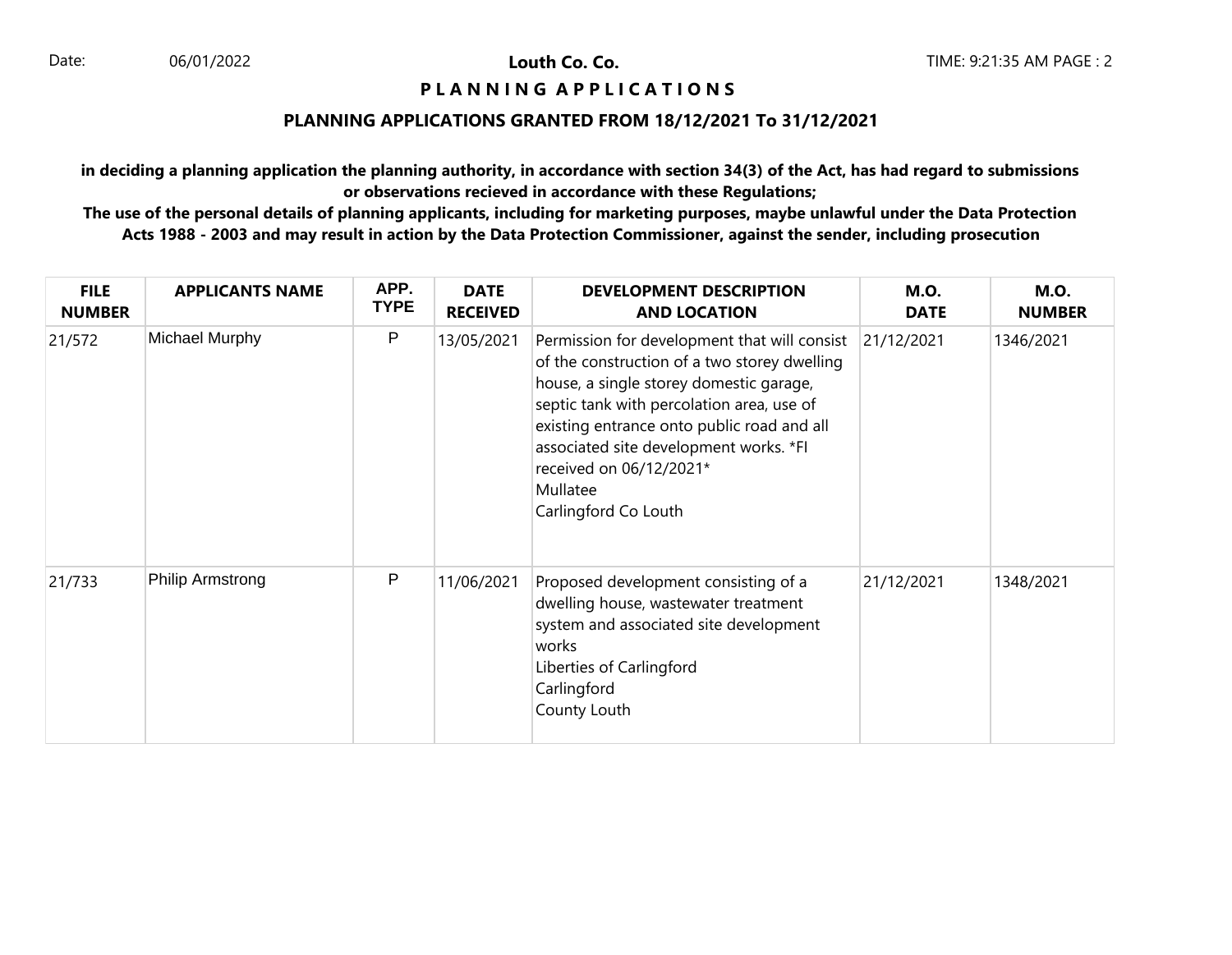Louth Co. Co.

# **PIANNING APPLICATIONS**

# **PLANNING APPLICATIONS GRANTED FROM 18/12/2021 To 31/12/2021**

**in deciding a planning application the planning authority, in accordance with section 34(3) of the Act, has had regard to submissions or observations recieved in accordance with these Regulations;**

**The use of the personal details of planning applicants, including for marketing purposes, maybe unlawful under the Data Protection Acts 1988 - 2003 and may result in action by the Data Protection Commissioner, against the sender, including prosecution**

| <b>FILE</b><br><b>NUMBER</b> | <b>APPLICANTS NAME</b>   | APP.<br><b>TYPE</b> | <b>DATE</b><br><b>RECEIVED</b> | <b>DEVELOPMENT DESCRIPTION</b><br><b>AND LOCATION</b>                                                                                                                                                                                                                                                                                                                                      | <b>M.O.</b><br><b>DATE</b> | <b>M.O.</b><br><b>NUMBER</b> |
|------------------------------|--------------------------|---------------------|--------------------------------|--------------------------------------------------------------------------------------------------------------------------------------------------------------------------------------------------------------------------------------------------------------------------------------------------------------------------------------------------------------------------------------------|----------------------------|------------------------------|
| 21/1066                      | <b>Bay Football Club</b> | P                   | 26/08/2021                     | Permission for development that will consist<br>of the construction of a new clubrooms,<br>connection to the existing main foul sewer<br>and main storm drainage system via a soak<br>away and all associated site works. *Further<br>information received on 09/12/2021*<br><b>Blackrock Road</b><br><b>Dundalk</b><br>Co Louth                                                           | 21/12/2021                 | 1349/2021                    |
| 21/1124                      | Joseph Conroy            | P                   | 09/09/2021                     | Permission for a two storey detached house<br>with single storey section to south east side,<br>install a waste water treatment system with<br>percolation area and all associated site<br>works. *Significant Further Information<br>received on 06/12/2021 which includes<br>amended site boundaries, revised site layout<br>and design*<br>Tullagee<br>Knockbridge<br>Dundalk, Co Louth | 21/12/2021                 | 1347/2021                    |